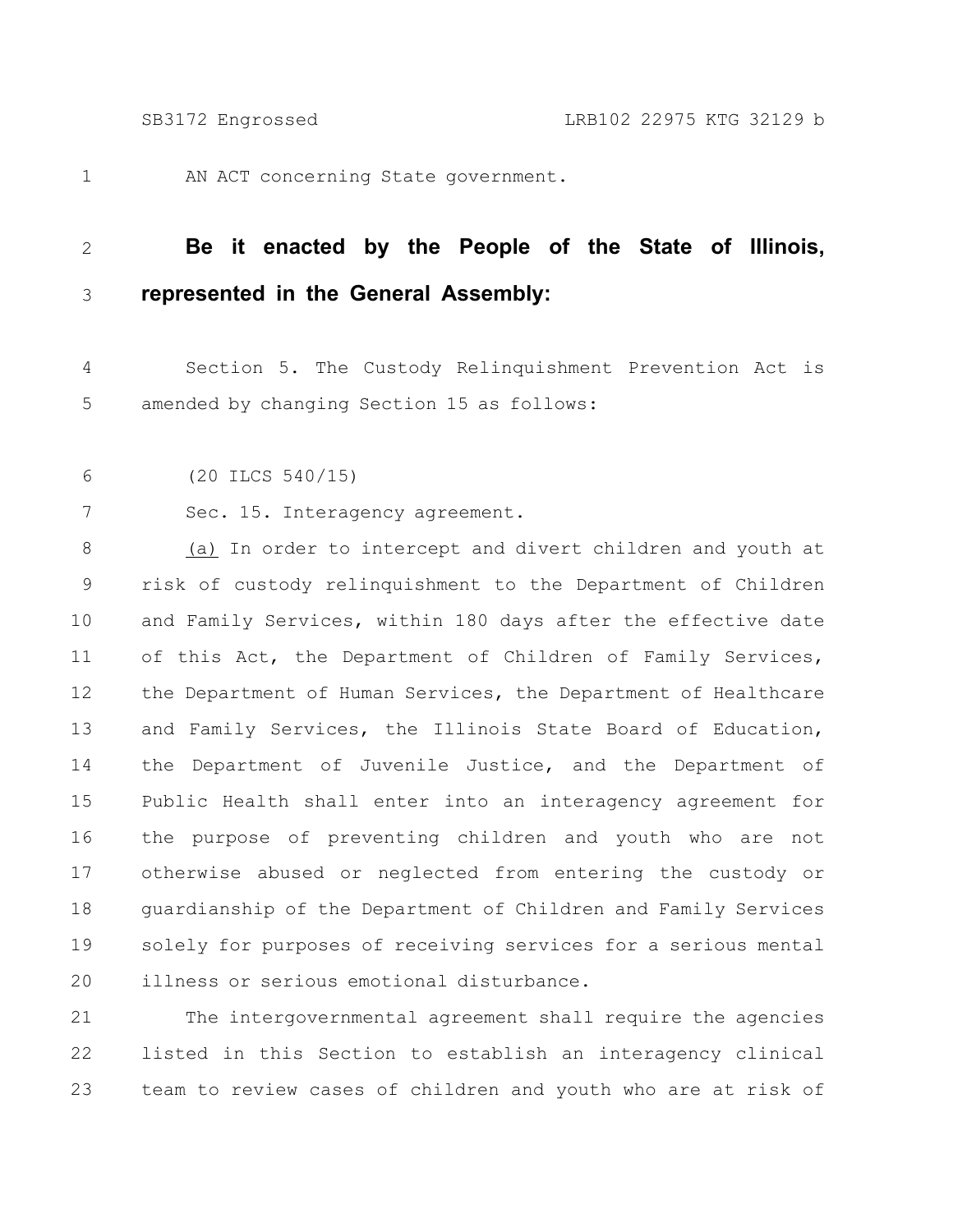SB3172 Engrossed - 2 - LRB102 22975 KTG 32129 b

relinquishment who are at a hospital or other similar treatment facility, and to connect the child or youth and his or her family with the appropriate services, treatment, and support to stabilize the child or youth's serious mental illness or serious emotional disturbance and prevent custody relinquishment to the Department of Children and Family Services. 1 2 3 4 5 6 7

The interagency agreement, among other things, shall address all of the following: 8 9

(1) Requiring families with private health insurance to exhaust their private insurance coverage. 10 11

(2) Establishing cost sharing for services received for families whose income exceeds the federal poverty level that would qualify them for Medicaid, based on the family's ability to pay. 12 13 14 15

(3) For children or youth who are not otherwise Medicaid eligible, performing a crisis stabilization assessment and developing a care plan for the child or youth and the family with the goal of determining what services are necessary to (i) stabilize the child or youth and (ii) prevent custody relinquishment to the Department of Children and Family Services when there is no abuse or neglect. 16 17 18 19 20 21 22 23

(4) Set criteria for short-term crisis stabilization services, including intensive community-based services or a short-term residential placement, as the child or 24 25 26